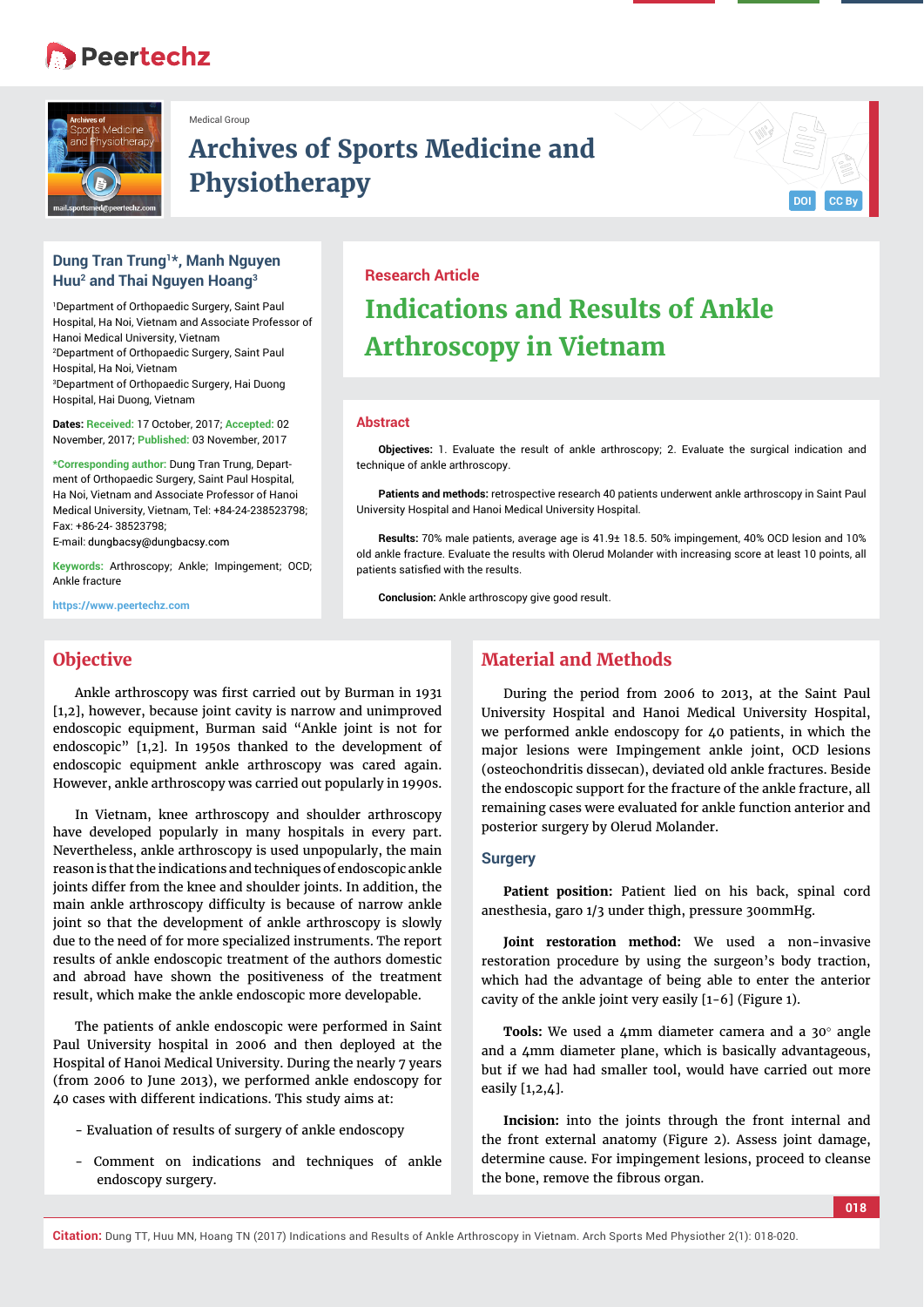For OCD lesions, remove the damaged cartilage; drill the bone to stimulate blood vessel regeneration. A case of ankle fractures, traumatic retraction of the ankle, endoscopic supported to cleanse of the fibrous organ in the joint, and then a combination of bones through the external anatomy (Figure 3) (Table 1).

## **Discussion**

#### **Indications for ankle endoscopic**

Today, ankle endoscopic is widely recommended, both in pathologies as well as trauma [1,2]. The major indications for ankle endoscopic are loose body, OCD, pathology Gout, rigid ankle joint surgery, endoscopic assist in combination of ankle bone and pylon…



**Figure 1:** Surgeon's body traction [5].



**Figure 2:** Portal into the joint.



**Figure 3:** Impingement lesion and OCD lesion.

| Table 1: Research Result. |                        |    |     |
|---------------------------|------------------------|----|-----|
| <b>Research Variable</b>  |                        | N  | %   |
| Gender                    | Male                   | 28 | 70% |
|                           | Female                 | 12 | 30% |
| Age                       | $41,9 +/- 18,5(27-60)$ |    |     |
| Injuries                  | Impingement            | 20 | 50% |
|                           | <b>OCD of Talus</b>    | 16 | 40% |
|                           | Fracture of old ankle  | 4  | 10% |
|                           | Joint                  |    |     |
|                           | Impingement 10 Points  | 4  | 10% |

Impingement 20 Points 18 18 45% Impingement 25 Points 18 45%

Ъ

Improved ankle Joint Function on the Olerud Molander Scale

One reason for having a medical examination is usually painful persistent ankle joint that medical -surgical treatment and rehabilitation do not work. Beside the cases of physical injury diagnosed before surgery such as loose body, OCD, most cases are diagnosed as impingement of the ankle joint [7-10]. "Impingement syndrome of joints is a painful syndrome due to the friction between the components of the joint, possibly due to bones or soft tissue, which is the cause and also a consequence of the dynamic change of the joint [11]. This syndrome is common after injury or it can also be due to a condition such as osteoarthritis. The diagnosis of impingement of the ankle joint can be confirmed mainly by the front impingement syndrome based on the lesion on the X-ray [8,12]. Other cases are sometimes based on excluded diagnostic and confirmed by endoscopy [1]. All of our Impingement patients have a history of old, long-term injuries, with most of them type 2 and type 3 injuries, according to Scranton's classification [9]. Treatment of ankle joint impingement syndrome is medical treatment and rehabilitation, surgical indication is placed when medical treatment and rehabilitation do not achieve the desired results [8]. Treatment of ankle joint impingement syndrome was published by many authors with positive results [2,4,7-9,12] (Figure 4).

OCD damage according to IRCS classification has four stages depending on the severity of the lesion, the purpose of the surgery is to remove the damaged cartilage and fill the gap in two ways: drill sponge bone in order to stimulate regeneration of blood vessels and transplant implantation, in Vietnam condition, we have only intervened to remove fragile cartilage and drill to stimulate regeneration of blood vessels. Clinically good results, but follow-up time has not been long enough to evaluate the outcome of regeneration of blood vessels at lesions, however, according to some authors, longterm evaluation has good results [10,12].

Joint arthroscopy combining with bone combination surgery has been applied to some joints, including ankle joints for lesions such as pylon fracture, double ankle fracture, the purpose of endoscopic is controlling joint when bones are combined [4,13]. Bone combination surgery for old fractures of the exterior ankle, sprain ankle, classically perform two incisions: internal and external incision, internal incision enters the joint to release the fibroid; external incision is to combine